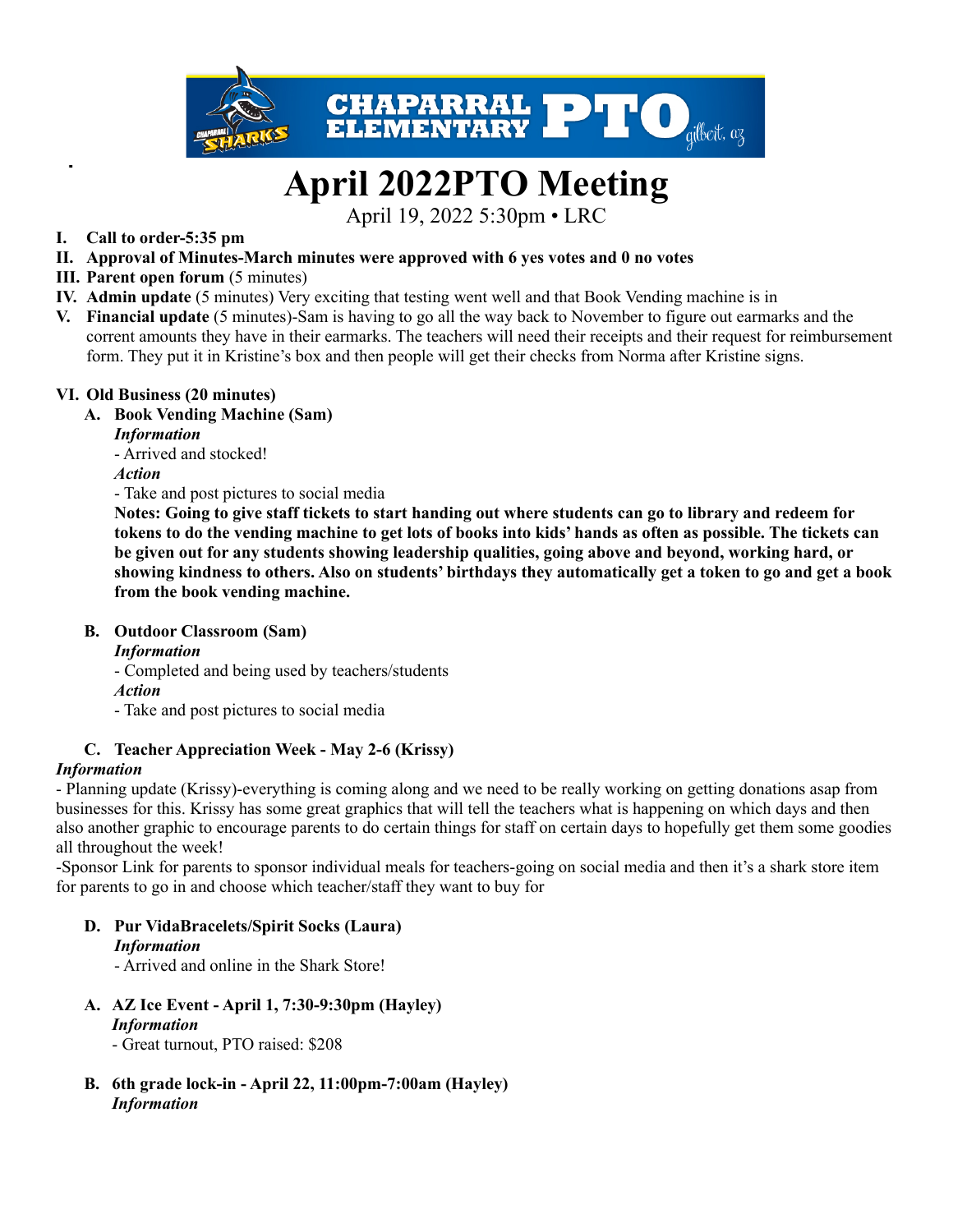- Elevate Air Park, \$25 per person

- Information has been sent to 6th grade families. Physical flyers will go home with students 4/21

#### *Action*

- Create chaperone agreement form (Hayley/Sam)

## **C. Website Update**

## *Information*

*-* Minutes and Agendas need to be updated each month for public access

- *Action*
- *-* Upload September April Minutes (Tina)

## **D. FunRun Incentives (Laura/Sam)**

## *Information*

- Online vote held to approve increased teacher incentive totaling 10% of total monies collected by each class, not amount raised.

- Approved 4/3 12pm with 7 yes, 0 no, 4 abstain

- Additional checks were written and distributed to teachers

*Actions*

- Coordinate grade level incentive prizes with team leads (Laura/Sam)
- Ice cream 3rd, cookies 4th, popsicle 2nd

## **E.**

## **I. Recurring Business (10 minutes)**

## **A. Otter Pops - 10am-1:30pm**

*Information*

- 4/27 (6th), 5/11 (gifted), 5/25 (pto)

- Restocked 1000 Otter Pops on 4/8

*Action*

- Sign up for Otter Pop time slots as available at **[bit.ly/otterpops21](http://bit.ly/otterpops21)**

**Notes: Krissy made a sheet to tell volunteers how to do otter pops when they come in** Cindy said a teacher proposed having the otter pop sales to potentially go into a big pot and then split **evenly to keep it fair-this will be discussed further next year**

\*\*PTO voted with 7 yes votes and 0 no votes to supply otter pops to all students on field day\*\*

## **B. Coffee Truck - April 29, 7-9am**

*Information*

- Coffee truck will be on campus on the soccer field

*Action*

- Please remind teachers to send out information to parents regarding Otter Pops and Coffee Truck

## **C. Shark Store**

## *Information*

- All inventory is updated in the Shark Store

## **II. New Business (15 minutes)**

- **A. Celebration of Leadership - May 5, 4:30-7:30pm (goes from 5 pm to 7 pm)** *Information*
	- *-* Selling Shark Store items and passing out PTO information
	- Volunteers needed to set up at 3:30, and work 1 hour shifts.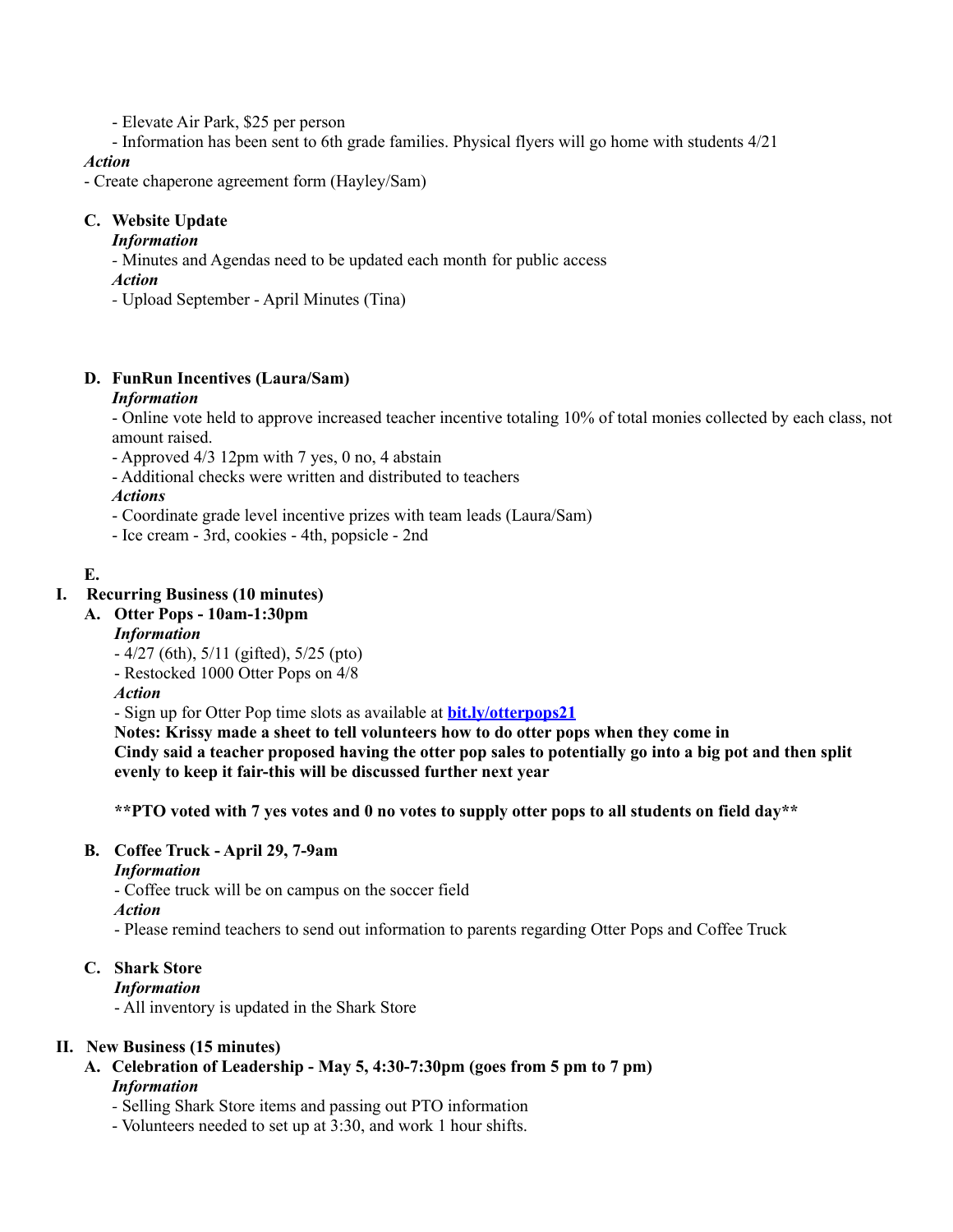#### *Action*

- Sign up at **[bit.ly/CHP050522](http://bit.ly/CHP050522)**

## **B. Pastries with VIPS - May 13, 7-8am**

#### *Information*

*-* Update from Krissy on:

- Pastries/Beverage Vendor-pastries coming from Sam's Club and waiting to hear back from Chartwells on beverages

- Facilities request/admin approval on Thursday set up

- Volunteer signup form-Sam is going to help create this and then we need to put it on social media and really encourage Dads to come and volunteer and help run this event

- Shark Store sales during event-Is Abby able to do shark store?

- New event banner design-No new banner this year

- RSVP link? (Not doing a link this year-maybe next year!)

- Flyer has been created and sent to admin for distribution

## *Action*

- Promote on social media (Krissy/Sam)
- Print and distribute paper flyers by 5/4 (Krissy)
- Petty cash for Shark Store cash box? (Sam)
- Submit banner for production (Sam)

## **C. Board Elections - May 10, 5:30pm**

## *Information*

*-* Elections will be here before we know it! Voting is required for all positions.

*Action*

- Waiting on 2 current members to notify of their intent for next year. Email **[yourchaparralpto@gmail.com](mailto:yourchaparralpto@gmail.com)** to indicate if you are interested in being on the board again next year-and in what position(s) so we can begin recruiting/marketing accordingly.

- Print and distribute teacher nomination letters 4/20
- Print and distribute self-nomination packets by 4/20

## **D. Super Shark #4 - May 20**

## *Information*

- Names and shirt sizes due from teachers by TBD (Alexis Meyers)

*Action*

- Review shirt sizes and confirm inventory

- Fold/roll shirts, label with students name and teachers name, deliver to front office by date provided by Alexis Meyers (Krissy)

## **E. 6th Grade Clap Out - May 25 th - 1:00pm (Hayley)**

## *Information*

- School-wide send off for 6th grade students

- PTO provides decorations for parent photos/clappers to teachers and staff

## *Action*

- Complete facilities request (Hayley/Sam)
- Confirm clapper inventory (Hayley)
- Order any necessary decor/balloons (Hayley)
- Create promotional flyer and promote on social media by 5/9 (Hayley/Sam)
- Print and distribute flyers by 5/13 (Hayley)
- Volunteer signup for decorations?